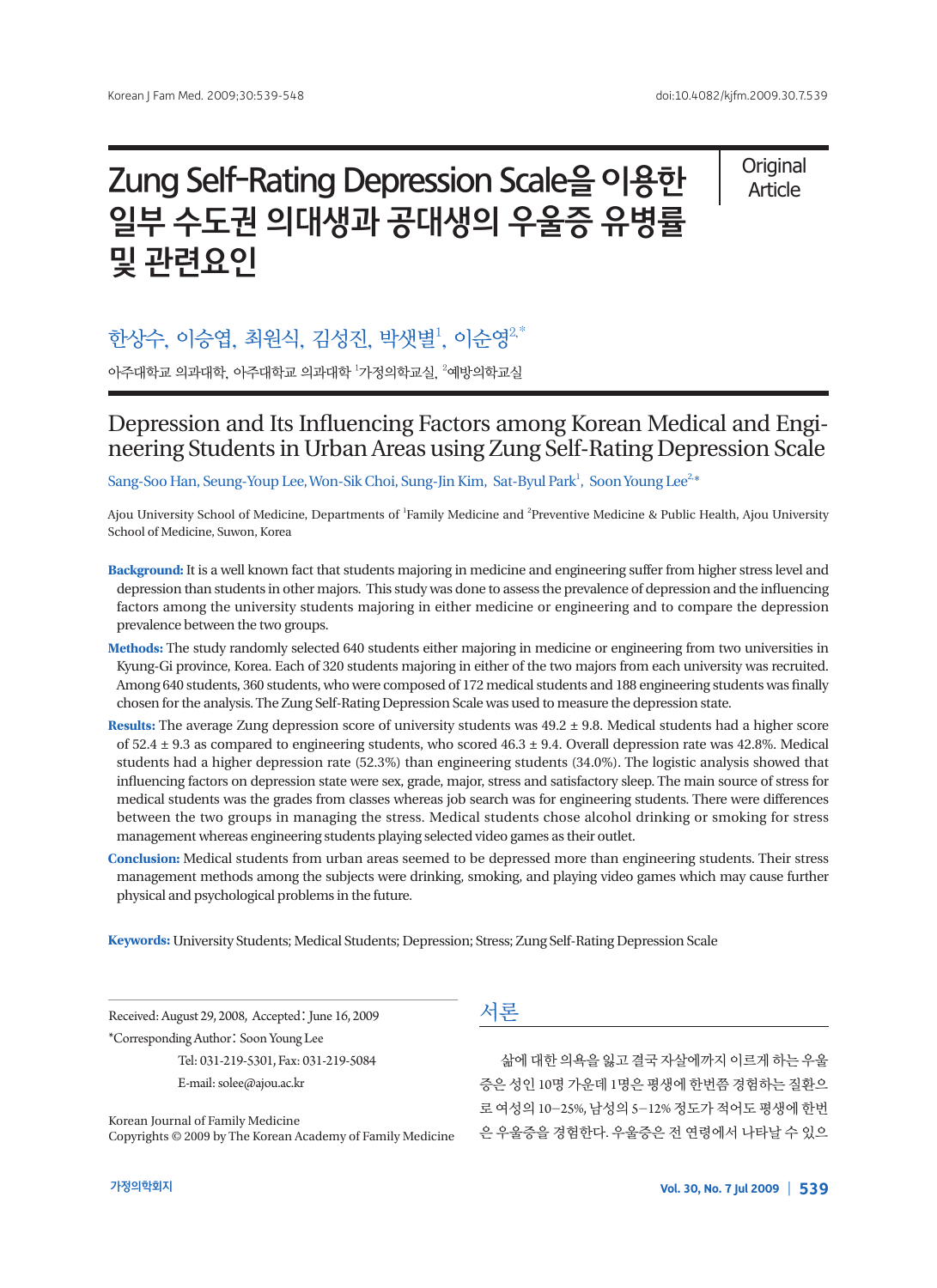며 평균적으로 30대에서 유병률이 가장 높다.<sup>1)</sup> 국내에서는 1 년에 320만 명 정도 발병하는 것으로 알려져 있으며 건강보험 심사평가원이 공개한 '우울증상병 심사실적'에 따르면 우울 증으로 병원을 찾은 환자는 2002년 29만 8,407명에서 2006년 42만 9,539명으로 40% 이상 늘어났다고 보고되어 사회적으로 심각성이 증가되고 있으며 또한 이에 대한 대책에 관심이 주 목되고 있다.<sup>2,3)</sup>

대학생의 우울증에 관한 연구에 따르면 의대생의 경우 일 반인에 비하여 우울증 유병률이 높고(12.9%) 우울증으로 인 한 자살시도도 2.1% 보고되어 이에 관한 연구와 논의가 필요 함을 제시하였다.<sup>4)</sup> 또한 Bjorksten 등<sup>5)</sup>은 의과대학생들이 건 강 과학을 전공하는 대학생들보다 더 높은 수준의 스트레스 를 느낀다는 결과를 얻었으며, 이는 학업과 대인관계, 장래에 대한 걱정 등 공통적인 스트레스 이외에도, 질병과 죽음에 개 입해야 하고 괴로워하는 사람들을 지켜봐야 하는 스트레스를 추가적으로 경험해야 하기 때문으로 설명했다. 최근 국내에 서 시행한 역학조사에 따르면 의대생들의 우울증 발병 원인 으로 스트레스가 75.1%로 가장 큰 영향을 미치는 것으로 나타 났다. 6) 한편 지각된 스트레스 수준에서 의대생과 자연대생을 비교해 보았을 때 오히려 자연대생이 의대생에 비해 더 많은 스트레스를 받고 있다는 비교도 있었다. $^{\eta}$ 

스트레스 유발요인에 대한 연구로서 최근 국내 의과대학 생들을 대상으로 한 역학조사 결과에 따르면 과중한 학습량 이나 치열한 경쟁 등으로 의과대학생들의 30% 정도가 학습에 대한심한부담을느끼고있으며 60%는스트레스를받고있는 것으로 보고되었다. 6) 다른 연구에서도 다른 요인보다 학업관 련 요인이 가장 큰 스트레스로 작용하는 것으로 보고하였다. 8) 또한 밤에 잠을 자지 못하거나 악몽을 꾸는 등의 수면시의 문 제와 수면 질의 저하가 우울증과 관련이 있는 것으로 나타나 기도 했다.<sup>9)</sup>

최근 한국은 의과대학에서 의학전문대학원으로 교육체 계의 전환이라는 변화의 시기를 겪고 있으며, 공과대학은 사 회의 이공계 출신에 대한 홀대와 악화되는 취업난으로 인해 점차 심해지는 이공계 기피현상으로 어려움을 겪고 있다. 이 러한 변화 속에 있는 대학생들이 실제로 우울증을 얼마나 가 지고 있고, 그 수준이 전공학생들간 차이가 있는지에 대한 연 구가 미흡하다. 이에 본 연구는 수도권 2개 대학교 의대 및 공 대 학생을 대상으로 한 설문 조사 결과를 바탕으로 대학생들 이 겪는 우울증 정도와 이에 관련된 요인을 규명하고자 하였 다.

방법

#### 1. 연구 대상 및 조사방법

경기도수원시 A 대학교와 S 대학교에재학중인의과대학 생과 공과대학생 각각 160명씩, 총 640명을 대상으로 2008년 6 월 25일부터 28일까지 조사를 수행하였다. 대상자 선정에 있 어 의대생은 S대학 본과생 전수(160명), A대학 본과생 190명 중 160명을 선정하였다. 동일한 대학교에 해당되는 공대생 각 각 2,500명, 3,000명 중 160명을 선정하기 위하여 각 대학교의 도서관에서 무작위로 선정된 공대생을 대상으로 조사를 수행 하였다. 조사를 수행하기 전 대상자에게 연구의 목적, 연구 참 여의 자율성, 연구의 익명성, 비밀보장성 그리고 설문의 응답 내용은 연구 목적으로만 사용되는 것을 충분히 설명하였고 연구의 참여를 동의 받은 후에 개발된 설문지를 이용하여 자 기기입식 설문조사를 수행하였다. 전체 대상자 640명 중 388 명이 설문에 응답하였으며(응답률 60.6%), 수거된 설문지 중 응답 내용이 불충분한 28부를 제외한 결과 최종 분석 대상자 는 의과대학 학생 172명, 공과대학생 188명으로 총 360명이었 다.

#### 2. 설문 내용

연구도구는 개인의 일반적인 특성과 사회경제적 특성에 관한 13문항, 스트레스에 관한 6문항 및 우울증 수준 평가를 위한 Zung Self-Rating Depression Scale (SDS)로 구성되었다. 개 인의 일반적인 특성과 사회경제적 특성에 관한 문항의 항목 으로는 성별, 연령, 학년 등의 기본적인 정보와 함께 주거형태, 종교, 등교시간, 용돈, 흡연, 음주, 비만인식정도, 운동수면시 간, 수면시간만족정도에 대한 내용이 포함되어 있으며, 스트 레스에 대한 문항에는 스트레스 인지정도, 스트레스 원인, 학 업에서의 스트레스, 스트레스 해소법, 문제대처방식, 자살시 도에 대한 내용이 포함되었다. 일반적으로 SDS Index가 50 이 상인경우경한우울증, 60 이상의경우중등중우울증, 70 이상 이면 중증의 우울증으로 증상의 심한 정도를 분류하기 때문 에 본 연구에서는 우울증 점수가 50점 이상을 우울증으로 정 의하였다. 10) 추가로 SDS Index를 이용한 기존연구에서 우울증 절단기준을 56점으로 정의한 것을 참고하여 그에 따른 우울 수준도 또한 분석하였다. $^{\scriptscriptstyle(11)}$ 

#### 3. 통계적 분석 방법

전체 대상자의 일반적 특성을 파악하기 위한 기술통계분 석을 실시하고, 우울증 군과 비우울증 군의 일반적 특성, 사회 경제적 특성 및 스트레스 등을 비교하기 위해서 카이제곱검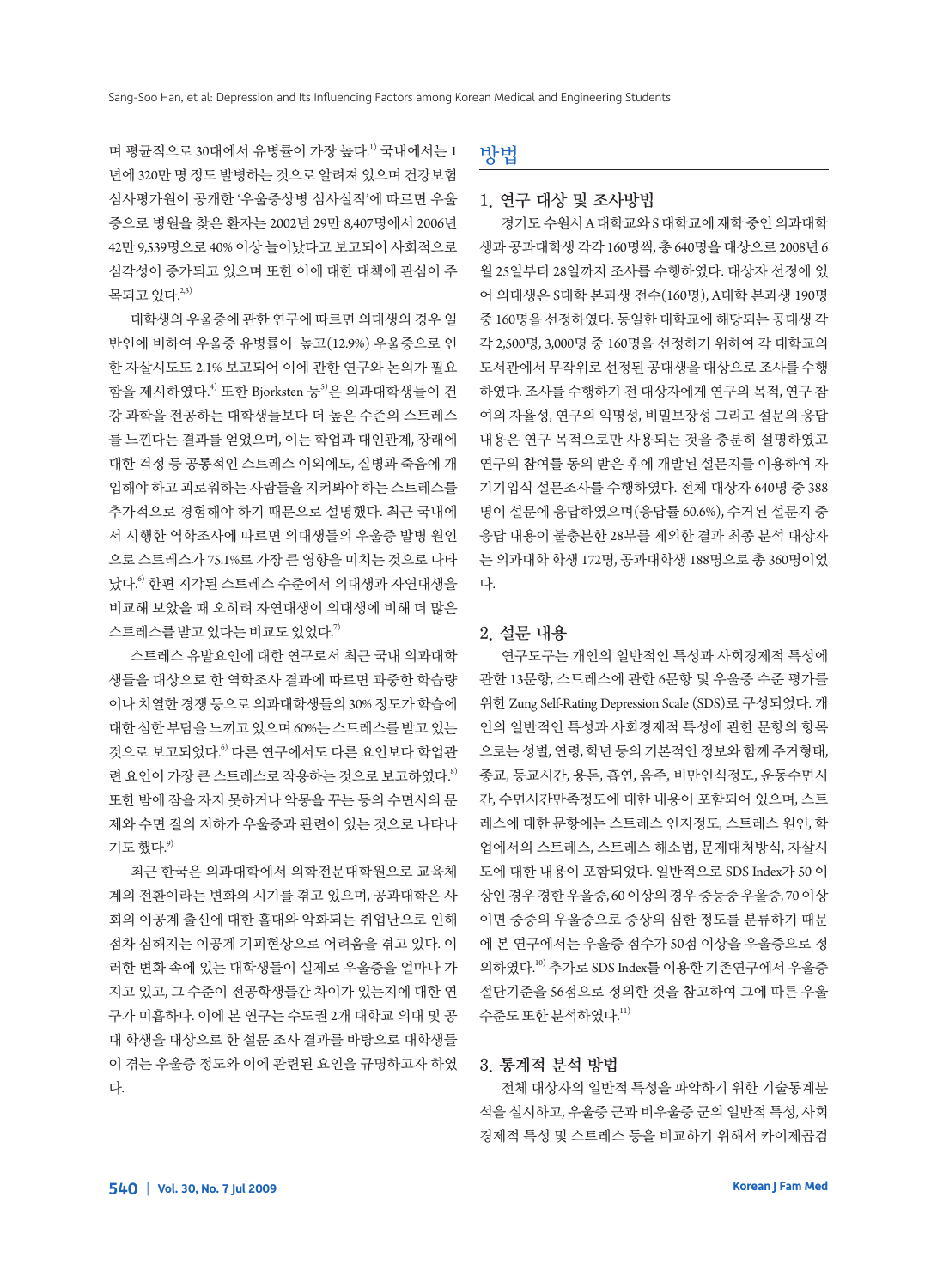정, 피셔의 정확검정, 독립 표본 t 검정 등을 수행하였다. 일반 적 특성 및 스트레스 여부 등이 우울증에 미치는 영향을 알아 보기 위해 로지스틱 회귀분석을 실시하였다. 또한 의대생과 공대생의 스트레스 원인과 해소법의 차이를 알아보기 위해 카이제곱검정, 피셔의 정확검정을 이용하였다. 수집된 자료 의 통계처리는 SPSS for window ver. 15.0을 사용하였으며 유의 수준은 0.05를기준으로하였다.

# 결과

#### 1. 연구 대상

전체 연구 대상자의 성별은 남자가 299명(83.1%), 여자가 61명(16.9%)으로남자가많았으며평균연령은 23.4세였다. 연 구 대상자의 학년은 전반적으로 고르게 분포되어 있었으며, 주거형태는 혼자 살거나 친구와 함께 사는 경우가 가족과 함 께 사는 경우보다 많았다. 연구 대상자의 55.0%는 종교를 가지 고 있지 않았으며 전공별로 의대생 172명, 공대생 188명이었 다(Table 1). 평균 우울증 점수는 49.2점(표준편차 9.8점)이었 다. 우울증 유무에 따른 일반적 특성은 Table 1에, 전공에 따른

Table 1. General characteristics between the depressed and the non-depressed students.

|                                  |                     |                       |                   | $(N = 360)$      |
|----------------------------------|---------------------|-----------------------|-------------------|------------------|
| Variables                        |                     | Non-depressed no. (%) | Depressed no. (%) | P-value          |
| Gender                           | Male                | 166 (80.6)            | 133 (86.4)        | $0.19*$          |
|                                  | Female              | 40(19.4)              | 21(13.6)          |                  |
| Age                              |                     | $23.0 \pm 2.4$        | $23.9 \pm 2.0$    | $0.00^{\dagger}$ |
| Grade                            | Freshman            | 69 (33.5)             | 23 (14.9)         | $0.00*$          |
|                                  | Sophomore           | 65 (31.6)             | 36 (23.4)         |                  |
|                                  | Junior              | 42 (20.4)             | 52 (33.8)         |                  |
|                                  | Senior              | 30(14.6)              | 43 (27.9)         |                  |
| Type of residence                | Live alone          | 81 (39.3)             | 63 (40.9)         | $0.37*$          |
|                                  | Live with friends   | 78 (37.9)             | 65 (42.2)         |                  |
|                                  | Live with family    | 47 (22.8)             | 26(16.9)          |                  |
| Religion                         | Christian           | 45 (21.8)             | 42 (27.3)         | $0.24*$          |
|                                  | Catholic            | 29 (14.1)             | 15(9.7)           |                  |
|                                  | Buddhism            | 20(9.7)               | 9(5.8)            |                  |
|                                  | No religion         | 112 (54.4)            | 88 (57.1)         |                  |
| Major                            | Engineering         | 124 (60.2)            | 64 (41.6)         | $0.00*$          |
|                                  | Medicine            | 82 (39.8)             | 90(58.4)          |                  |
| Spending time go to school (min) | Below 10            | 117 (56.8)            | 86 (55.8)         | $0.22*$          |
|                                  | $10 - 29$           | 44 (21.4)             | 45 (29.2)         |                  |
|                                  | $30 - 59$           | 33(16.0)              | 17(11.0)          |                  |
|                                  | More than 60        | 12(5.8)               | 6(3.9)            |                  |
| Personal monthly expenses (won)  | Below 100,000       | 5(2.4)                | 4(2.6)            | $0.28*$          |
|                                  | $100,000 - 290,000$ | 15(7.3)               | 20(13.0)          |                  |
|                                  | 300,000 - 490,000   | 129 (62.6)            | 85 (55.2)         |                  |
|                                  | More than 500,000   | 57(27.7)              | 45(29.2)          |                  |

\*by  $\chi^2$  test, <sup>†</sup>by t-test.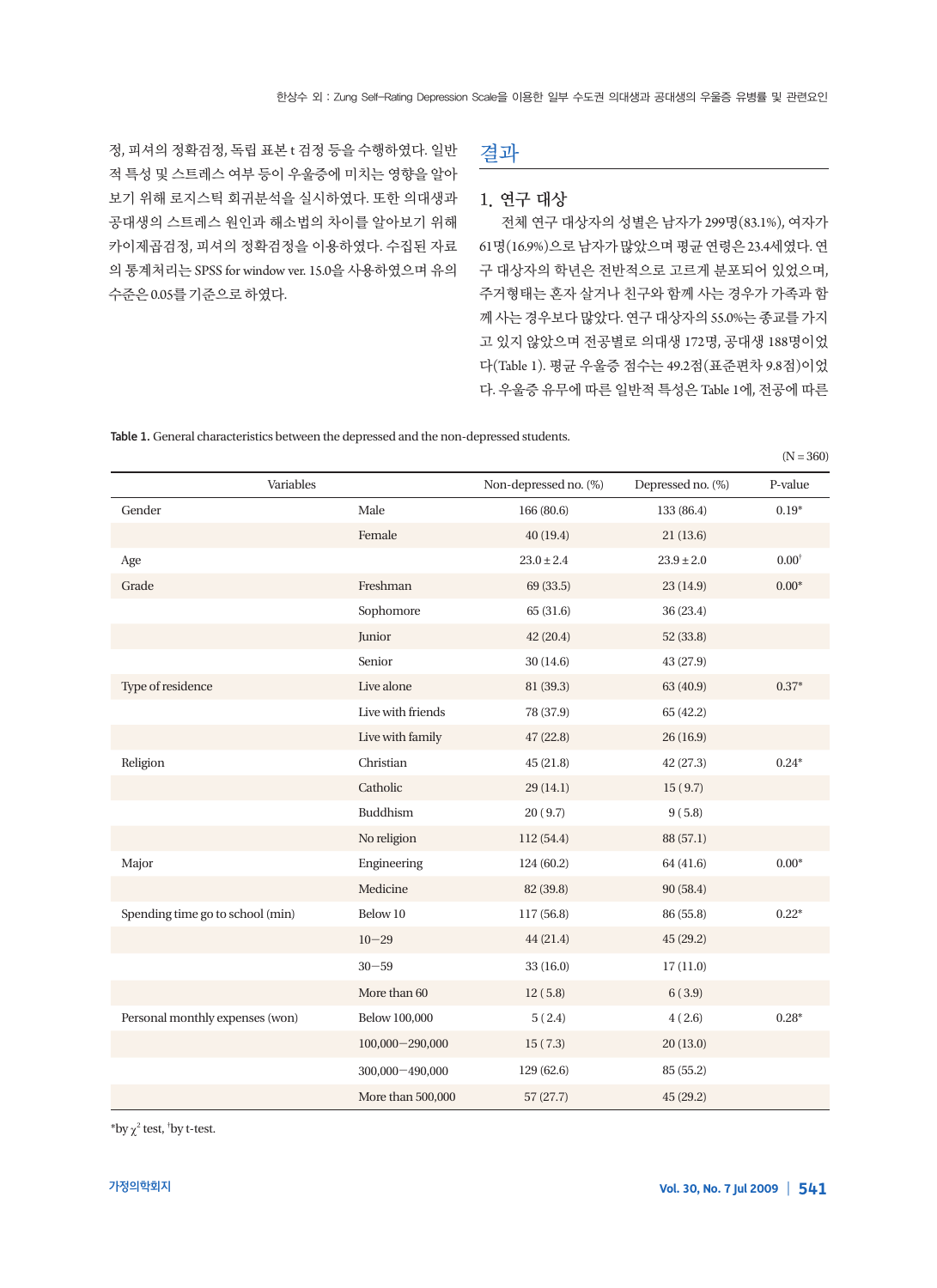| Variables             |                      | Non-depressed no. (%) | Depressed no. (%) | P-value           |
|-----------------------|----------------------|-----------------------|-------------------|-------------------|
| Smoking               | Current smoker       | 33(16.0)              | 31(20.1)          | $0.40*$           |
|                       | Ex-smoker            | 18(8.7)               | 17(11.0)          |                   |
|                       | Never smoked         | 155 (75.2)            | 106 (68.8)        |                   |
| Drinking              | No drinking          | 28(13.6)              | 13(8.4)           | $0.15*$           |
|                       | Once/mo              | 41(19.9)              | 32 (20.8)         |                   |
|                       | $2 - 4$ times/mo     | 104(50.5)             | 77 (50.0)         |                   |
|                       | $2-3$ times/wk       | 29(14.1)              | 22(14.3)          |                   |
|                       | More than 4 times/wk | 4(1.9)                | 10(6.5)           |                   |
| Perceived obesity     | Very slim            | 7(3.4)                | 2(1.3)            | $0.25^{\dagger}$  |
|                       | Slim                 | 40(19.4)              | 31(20.1)          |                   |
|                       | Normal               | 116(56.3)             | 83 (53.9)         |                   |
|                       | A little obese       | 42 (20.4)             | 33 (21.4)         |                   |
|                       | Very obese           | 1(0.0)                | 5(3.2)            |                   |
| Exercise              | No exercise          | 99 (48.1)             | 75 (48.7)         | $0.26*$           |
|                       | $1-2$ times/wk       | 56 (27.2)             | 47 (30.5)         |                   |
|                       | $3 - 4$ times/wk     | 36 (17.5)             | 28(18.1)          |                   |
|                       | More than 5 times/wk | 15(7.3)               | 4(2.6)            |                   |
| Average hour of sleep |                      | $6.4 \pm 1.0$         | $6.3 \pm 1.3$     | $0.34^{\ddagger}$ |
| Satisfactory sleep    | Very satisfied       | 25(12.1)              | 12(7.8)           | $0.00*$           |
|                       | Satisfied            | 108 (52.4)            | 55 (35.7)         |                   |
|                       | Unsatisfied          | 59 (28.6)             | 74 (48.1)         |                   |
|                       | Very unsatisfied     | 14(6.8)               | 13(8.4)           |                   |

Table 2. Health habits between the depressed and the non-depressed students.

 $*$ by  $\chi^2$  test,  $*$ by Fisher's Exact Test,  $*$ by t-test.

일반적특성은 Table 6에제시하였다.

#### 2. 우울증 군과 비우울증 군 사이의 비교

우울증 군은 비우울증 군에 비하여 연령이 높고, 학년이 높았으며, 공대생(34.0%)에 비하여 의대생(52.3%)에서 더 많 았다(Table 1). 두 집단 간 흡연, 음주 및 운동 등의 생활습관에 는 차이가 없었으나 우울증 군에서는 수면만족도가 유의하게 낮았다(Table 2). 우울증 군은 비우울증 군에 비하여 스트레스 인지정도에서 스트레스를 대단히 많이 느끼거나 많이 느끼는 경우가유의하게많았다.

한편 우울증 군과 비우울증 군 간에는 스트레스 인지정도, 일상생활에서의 문제대처방식 및 자살에 대한 생각 및 시도 에있어통계적으로유의한차이를보였다(Table 3).

## 3. 우울증에 영향을 미치는 요인

우울증은 남성에서, 학년이 높을수록, 의대생인 경우 공대 생에 비해서 우울정도가 높았다. 그리고 스트레스 인지정도 의 경우 스트레스 인지 수준이 높을수록, 수면만족도가 불충 분한경우에우울증이유의하게높았다(Table 4).

#### 4. 전공에 따른 우울증과 스트레스의 비교

전공에 따른 우울증 평균점수가 의대생은 52.4 (표준편 차 9.3), 공대생은 46.3 (표준편차 9.4)로 의대생이 유의하게 높 았다(P<0.05). 우울점수에 따라 중증도를 나누어 볼 때, 의대 생의 경우 정상, 경증, 중등중, 중증의 비율이 각각 47.7, 29.7,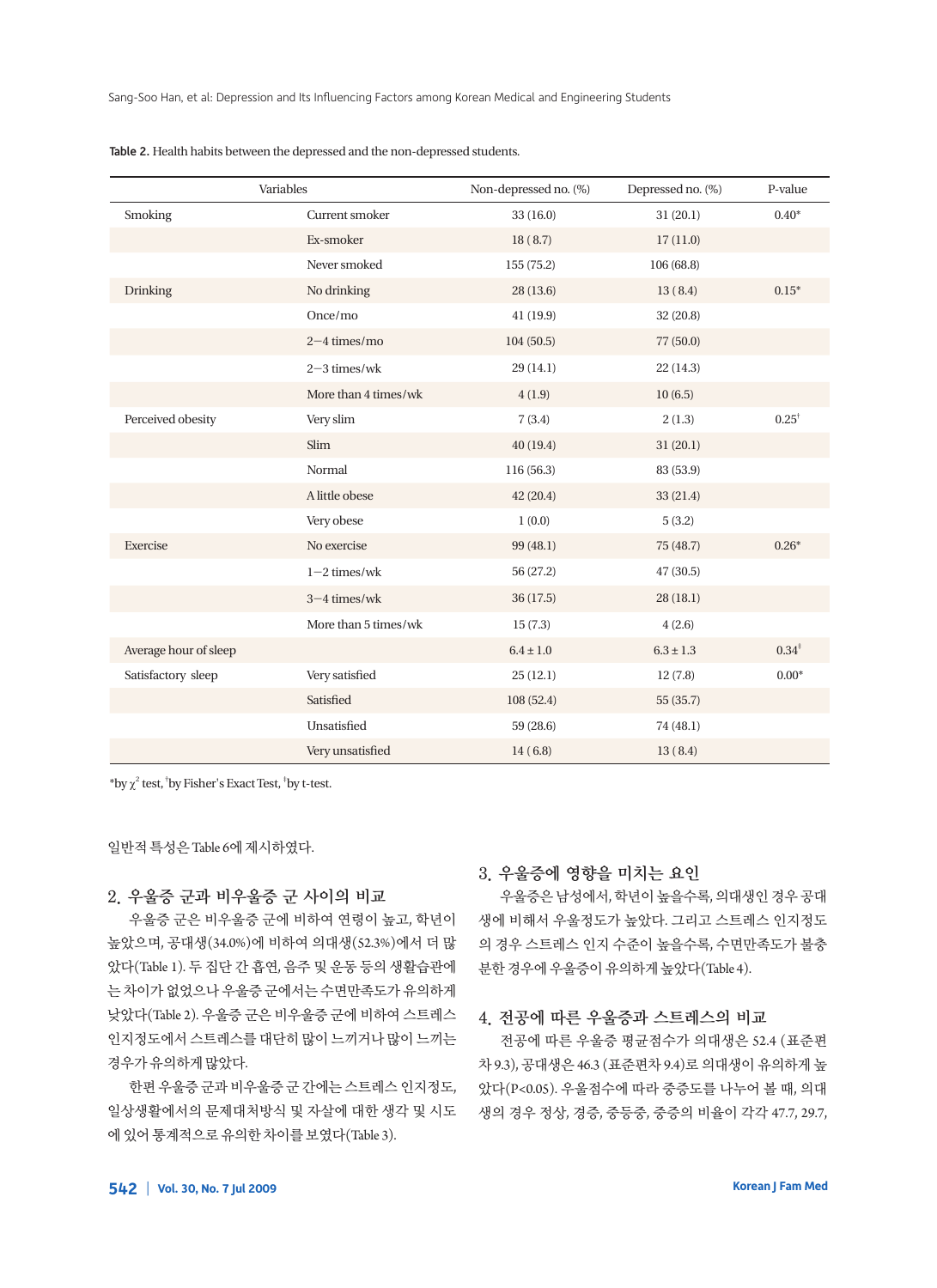Table 3. Stress level between the depressed and the non-depressed students.

| Variables              |                        | Non-depressed no. (%) | Depressed no. (%) | P-value* |
|------------------------|------------------------|-----------------------|-------------------|----------|
| Perceived stress       | Very stressful         | 12(5.9)               | 24(15.6)          | 0.00     |
|                        | Stressful              | 55(26.7)              | 63 (40.9)         |          |
|                        | A little stressful     | 119(57.8)             | 66 (42.9)         |          |
|                        | Nearly non-stressful   | 20(9.7)               | 1(0.1)            |          |
| Stress from schoolwork | N <sub>0</sub>         | 23(11.2)              | 19(12.3)          | 0.86     |
|                        | Yes                    | 183 (88.8)            | 135(87.7)         |          |
| Stress coping scales   | Confrontive coping     | 57(27.7)              | 35(22.7)          | 0.02     |
|                        | Distancing             | 88 (42.7)             | 63 (40.9)         |          |
|                        | Seeking social support | 39(18.9)              | 22(14.3)          |          |
|                        | Escape-avoidance       | 22(10.7)              | 34(22.1)          |          |
| Suicidal attempt       | No thought             | 181 (87.9)            | 124(80.5)         | 0.01     |
|                        | Thought suicide        | 25(12.1)              | 24(15.6)          |          |
|                        | Tried suicide          | 0(0.0)                | 6(3.9)            |          |

 $*$ by  $\chi^2$  test.

Table 4. Logistic regression analysis for the factors affecting depression.

|                                             | β       | Standard<br>error | OR    | 95% CI for OR   |
|---------------------------------------------|---------|-------------------|-------|-----------------|
| Sex (ref: male)                             |         |                   |       |                 |
| Female                                      | $-0.73$ | 0.35              | 0.48  | $0.24 - 0.95$   |
| Age                                         | $-0.01$ | 0.08              | 0.99  | $0.86 - 1.16$   |
| Grade                                       | 0.61    | 0.17              | 1.84  | $1.33 - 2.55$   |
| Major (ref: engineering)                    |         |                   |       |                 |
| Medical students                            | 0.69    | 0.26              | 1.99  | $1.19 - 3.33$   |
| Stress (ref: nearly<br>non-stressful)       |         |                   |       |                 |
| A little stressful                          | 2.23    | 1.06              | 9.30  | $1.16 - 74.47$  |
| Stressful                                   | 2.90    | 1.07              | 18.24 | $2.26 - 147.11$ |
| Very stressful                              | 3.65    | 1.13              | 38.33 | $4.22 - 347.86$ |
| Satisfactory sleep<br>(ref: very satisfied) |         |                   |       |                 |
| Satisfied                                   | 0.25    | 0.46              | 1.28  | $0.52 - 3.13$   |
| Unsatisfied                                 | 1.19    | 0.46              | 3.27  | $1.32 - 8.11$   |
| Very unsatisfied                            | $-0.12$ | 0.60              | 0.89  | $0.27 - 2.89$   |

ref: reference group.



Figure 1. Shows a graph on participants' depression level distribution based on the SDS system used on the survey. Normal: scores less than 50 represents, Mildly depressed: scores between 50 and 60, Moderately depressed: scores between 60 and 70, Severly depressed: above 70.

18.0, 4.6%였으며 공대생은 각각 66.0, 22.9, 10.6, 0.5%를 보여 우울증군이 의대생과 공대생 각각 52.3%, 34.0%이었다(Figure 1). 스트레스의 원인으로 의대생은 성적문제가 가장 많았고 (70.9%), 공대생은 취업문제가 가장 많았다(68.1%). 스트레스 해소법으로 의대생은 술, 담배, 수면의 순이었던 반면 공대생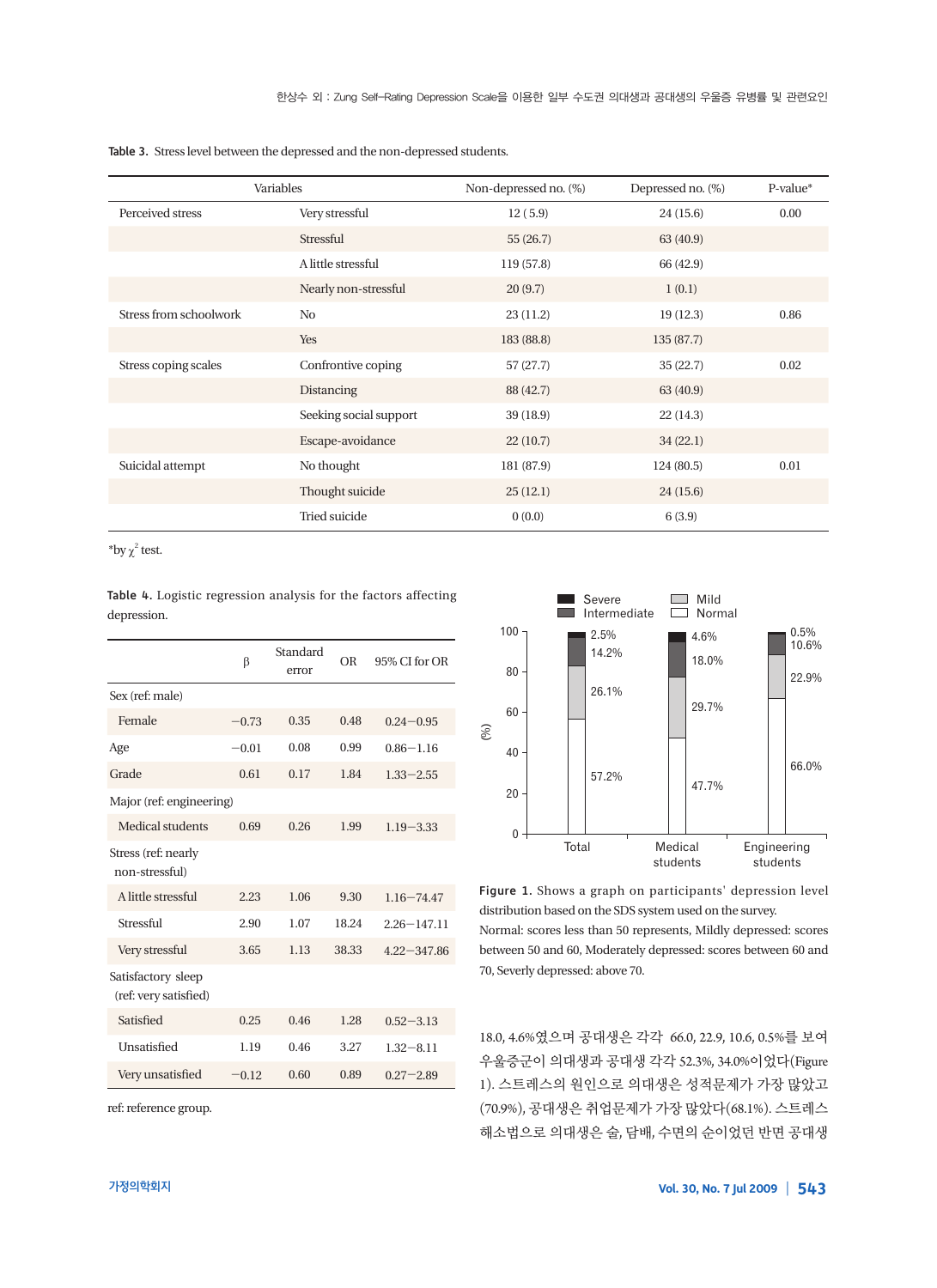| Variables              |                       | Medical students | <b>Engineering students</b> |                  |
|------------------------|-----------------------|------------------|-----------------------------|------------------|
|                        |                       | no. $(\%)$       | no. (%)                     | P-value          |
| <b>Stressors</b>       | About finance         | 8(4.7)           | 8(4.3)                      | $0.00*$          |
|                        | About academic grades | 122 (70.9)       | 12(6.4)                     |                  |
|                        | About love            | 6(3.5)           | 18(9.6)                     |                  |
|                        | About family          | 4(2.3)           | 10(5.3)                     |                  |
|                        | About finding a job   | 24(14.0)         | 128 (68.1)                  |                  |
|                        | Others                | 8(4.7)           | 12(6.4)                     |                  |
| Stress from schoolwork | N <sub>0</sub>        | 22(12.8)         | 20(10.6)                    | $0.53^{\dagger}$ |
|                        | Yes                   | 150 (87.2)       | 168 (89.4)                  |                  |
| Relieving stress       | Drinking, smoking     | 44(25.6)         | 25(13.3)                    | $0.00*$          |
|                        | Exercise              | 12(7.0)          | 34(18.1)                    |                  |
|                        | Talking with others   | 20(11.6)         | 12(6.4)                     |                  |
|                        | Video games           | 25(14.5)         | 39 (20.7)                   |                  |
|                        | Cultural activities   | 27(15.7)         | 36(19.1)                    |                  |
|                        | Sleep                 | 32(18.6)         | 14(7.4)                     |                  |
|                        | Others                | 12(7.0)          | 28 (14.9)                   |                  |

Table 5. Stressors and coping style between medical and engineering students.

\*by Fisher's exact test,  $'$ by  $\chi^2$  test.

은 오락, 문화예술생활의 순으로 높은 빈도를 보였다(Table 5). 한편 우울증 절단점수를 56점으로 한 경우에는 우울증이 의 대생 37.8%(65명), 공대생 15.4%(29명)를보였다.

# 고찰

일반적으로 의과대학 학생들이 일반 대학생들에 비해 스 트레스를 많이 받으며 그에 따른 우울증 유병수준이 높을 것 으로 예측되는데 이는 의과대학 교육 과정이 통학이 불가능 한 만큼 병원이나 학교에서 보내는 시간이 많고, 의과대학 입 학 정원이 적어 대개 기숙사에 입사하거나 가까운 곳에 혼 자 자취하는 경우가 많은 반면, 비의대생의 경우 수업 시간 이 의대생에 비해 많지 않고 통학이 가능하여 가족과 함께 지 내는 경우가 많기 때문으로 지적되어 왔다.<sup>12,13)</sup> 또한 Niemi와  $V$ ainiomaki<sup>14)</sup>가 110명의 의대생을 대상으로 한 연구에 따르면 수업방식과 수업에 대한 부담감이 우울증에 영향을 준다는 결론을제시한바있다.

본 연구에서는 대학생들의 우울증 유병수준을 파악하고 특히 의대생과 다른 대학 학생들과의 비교를 위해 경기도 지 역에 소재한 A대학교와 S대학교의 의대생 및 공대생을 대상 으로 각각 160명씩, 총 640명을 무작위 추출하여 연구를 수 행하였다. 본 연구에서 사용한 우울증 척도인 SDS는 우울증 의 정서, 생리적 증상, 심리적 증상을 기술한 20문항으로 되 어 있으며, 4점 Likert형으로, 그 증상의 정도에 따라 1점에서 4점 중에 하나에 평정하도록 되어 있다. 20개 문항 중 10개 문 항이 반대로 기술되어 있으며, 이들 문항은 반대로 채점하도 록 되어 있다. 우울증이 심할수록 높은 점수를 받게 되는데 점 수의 범위는 20점에서 80점까지이다. 15) 우울증의 척도로 주 로 사용되는 것은 SDS, Beck Depression Inventory (BDI), Center for Epidemiologic Studies Depression Scale (CES-D), Minnesota Multiphasic Personality Inventory Depression Scale (MMPI-D) 등 으로서 SDS, BDI, CES-D의 민감도는 각각 1.00, 0.97, 0.81을 보 이고 있으며, 16) 일반인에서의 SDS, BDI, MMPI-D의 신뢰도는 각각 0.73, 0.65, 0.74, α계수는 각각 0.79, 0.78, 0.74로 보고되었 다. 15) 따라서 본 연구에서는 보고된 신뢰도 및 민감도를 고려 하여우울증의척도로서 SDS을이용하였다.

본 연구에서 우울증 정도를 보면 의대생의 경우 52.4±9.3, 공대생의 경우 46.3±9.4로 통계적으로 유의한 차이를 보였다. 이러한 차이는 전공과 관련하여 의과대학 교육과정의 특성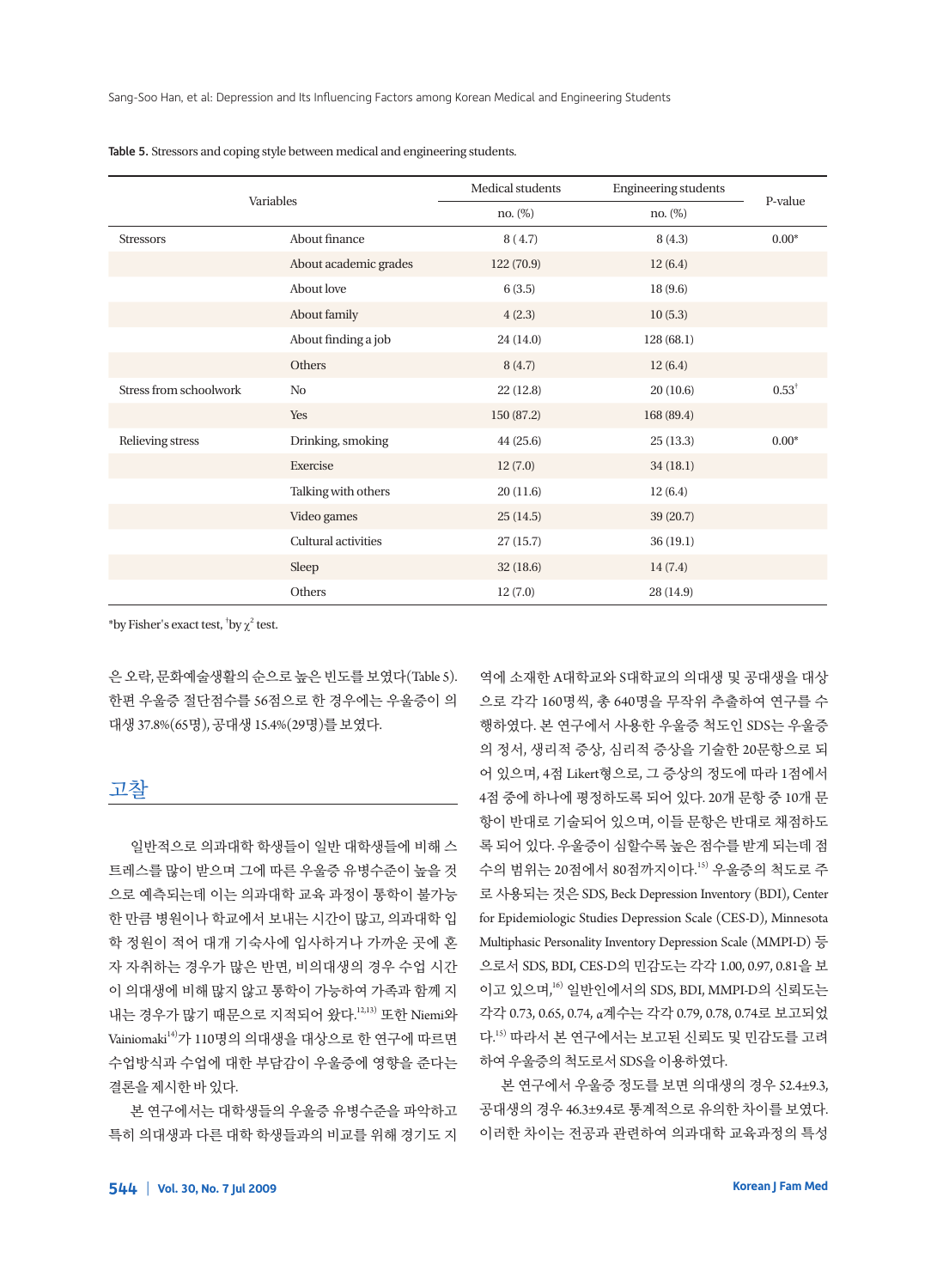| Variables                        |                      | Medicine no. (%) | Engineering no. (%) | P-value          |
|----------------------------------|----------------------|------------------|---------------------|------------------|
| Age                              |                      | $23.1 \pm 1.3$   | $23.7 \pm 2.9$      | $0.01*$          |
| Sex                              | Men                  | 142 (82.6)       | 157 (83.5)          | $0.92^{\dagger}$ |
|                                  | Women                | 30 (17.4)        | 31(16.5)            |                  |
| Type of residence                | Live alone           | 57(11.0)         | 54 (28.7)           | $0.00^{\dagger}$ |
|                                  | Live with friends    | 96 (55.8)        | 47(25.0)            |                  |
|                                  | Live with family     | 19 (33.2)        | 87 (46.3)           |                  |
| Spending time go to school (min) | Below 10             | 121 (70.3)       | 82 (43.6)           | $0.00^{\dagger}$ |
|                                  | $10 - 29$            | 44 (25.6)        | 45 (23.9)           |                  |
|                                  | $30 - 59$            | 6(3.5)           | 44 (23.4)           |                  |
|                                  | More than 60         | 1(0.6)           | 17(9.1)             |                  |
| Personal monthly expenses (won)  | below 100,000        | 5(2.9)           | 4(2.1)              | $0.21^{\dagger}$ |
|                                  | $100,000 - 290,000$  | 14(8.1)          | 21(11.2)            |                  |
|                                  | $300,000 - 490,000$  | 96 (55.8)        | 118 (62.8)          |                  |
|                                  | More than 500,000    | 57(33.1)         | 45 (23.9)           |                  |
| Smoking                          | Current smoker       | 22(12.8)         | 42(22.3)            | $0.06^{\dagger}$ |
|                                  | Ex-smoker            | 19(11.0)         | 16(8.5)             |                  |
|                                  | Never smoked         | 131 (76.2)       | 130 (69.1)          |                  |
| <b>Drinking</b>                  | No drinking          | 31(18.0)         | 42 (22.3)           | $0.44^{\dagger}$ |
|                                  | Once/mon             | 83 (48.3)        | 98 (52.1)           |                  |
|                                  | $2 - 4$ times/mon    | 27(15.7)         | 24 (12.8)           |                  |
|                                  | $2-3$ times/wk       | 9(5.2)           | 5(2.7)              |                  |
|                                  | More than 4 times/wk | 22(12.8)         | 19(10.1)            |                  |
| Perceived obesity                | Very slim            | 6(3.5)           | 3(1.6)              | $0.01^\ddagger$  |
|                                  | Slim                 | 27(15.7)         | 44 (23.4)           |                  |
|                                  | Normal               | 87 (50.6)        | 112 (59.6)          |                  |
|                                  | A little obese       | 48 (27.9)        | 27(14.4)            |                  |
|                                  | Very obese           | 4(2.3)           | 2(1.1)              |                  |
| Exercise                         | No exercise          | 85 (49.4)        | 89 (47.3)           | $0.02^{\dagger}$ |
|                                  | $1-2$ times/wk       | 48 (27.9)        | 55 (29.3)           |                  |
|                                  | $3 - 4$ times/wk     | 36 (20.9)        | 28 (14.9)           |                  |
|                                  | More than 5 times/wk | 3(1.7)           | 16(8.5)             |                  |
| Average hour of sleep            |                      | $6.0\pm1.0$      | $6.6 \pm 1.1$       | $0.00*$          |
| Satisfactory sleep               | Very satisfied       | 16(9.3)          | 21(11.2)            | $0.00^\dagger$   |
|                                  | Satisfied            | 54 (31.4)        | 109(58.0)           |                  |
|                                  | Unsatisfied          | 76 (44.2)        | 57 (30.3)           |                  |
|                                  | Very unsatisfied     | 26(15.1)         | 1(0.5)              |                  |

Table 6. Comparison of general characteristics and health related behaviors between medical and engineering students.

\*by t-test, <sup>†</sup>by  $\chi^2$  test, <sup>‡</sup>by Fisher's exact test.

즉, 유급제도, 고등학교식 수업 및 평가 등의 교육환경 등으로 면만족정도가 유의한 차이가 있었지만(Table 6) 이러한 특성 인해 생긴 것이라고 생각된다. 물론 두 전공 간에 특성을 비교 을 통제하고 분석한 결과에서도 의대생에서 2배 정도 우울수 하면 나이, 주거형태, 용돈, 비만인식정도, 운동, 수면시간, 수 준이 높은 것을 볼 수 있었다. 한편 Radcliffe와 Lester<sup>17)</sup>의 연구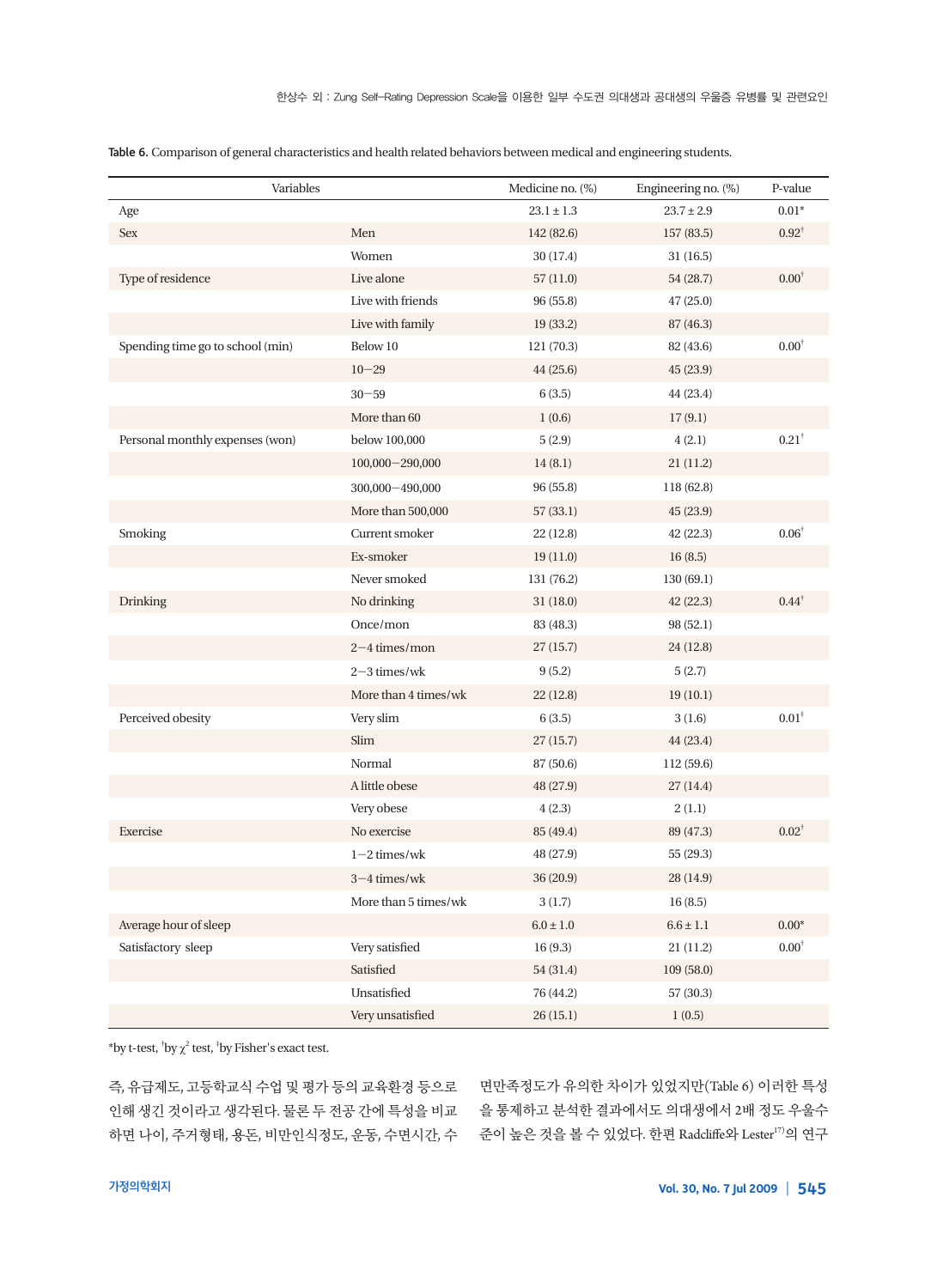에서는 의대생의 우울증 유병률은 의대생이 아닌 집단과 큰 차이가 없다고 보고하였으며 Ellingsen과 Wilhelmsen<sup>18)</sup>의 의대 생과 법대생과의 비교에서는 오히려 법대생에서 우울증의 정 도가 심하다는 연구 등도 있어 본 연구와 차이가 있었다.

Chandavarkar 등 $9$ 이 미국 3개 의과대학교의 의대생을 대상 으로 한 연구에서 1학년에 비하여 학년이 올라갈수록 불안, 초 조 그리고 우울증이 심해진다는 결론을 보였고 Levine 등<sup>19)</sup>이 미국 소재 두 의대를 대상으로 한 연구에서 2학년이 1학년에 비해 우울증의 정도가 심해지는 결과를 보인 바 있다. 본 연구 에서도 이들 연구와 비슷하게 학년 간 비교에서 저학년에서 비우울증 그룹의 비율이 높고 고학년에서 우울증 그룹의 비 율이 높은 분포를 보였으며 이는 통계적으로 유의한 차이가 있었다. 이러한 차이는 학년이 올라가면서 늘어나는 학습량 과 수업 방식의 변화 그리고 성적에 대한 부담감과 취업 및 미 래에 대한 불안으로 인해 생기는 스트레스 때문이라 생각된 다. 또한 의대생 중 여자가 남자에 비해 우울증에 더 취약한 것 으로 보고한 많은 연구들이 있었으나,<sup>20,21)</sup> 본 연구에서는 오히 려 여성에 비해 남성의 경우 더 우울증에 취약하여 그 원인에 대한 추가적인 연구가 필요하다.

우울증 수치가 정상인 그룹과 우울증인 그룹과의 사회경 제학적 특성 비교에서는 수면만족정도가 두 그룹 간에 통계 적으로 유의한 차이를 보였으나, 평균수면시간에서는 두 그 룹 간에 통계적으로 유의한 차이를 보이지 않았다. 즉, 얼마나 많은 시간의 수면을 취하느냐는 것보다는 얼마나 만족스러운 수면을 취하느냐가 우울증에 더 큰 영향을 미치는 것으로 생 각된다. 그밖에 기타 흡연, 음주 등의 생활습관은 유의하지 않 았다. 이는 우울증과 흡연이 유의한 연관성이 있다는 연구 등 $^{22,23)}$ 의결과와는상이하였다.

그밖에 우울증 수치가 정상인 그룹과 우울증인 그룹과의 통계적으로 유의한 차이를 보인 요인으로는 스트레스 인지정 도, 문제대처방식, 자살 시도 등이다. 이는 대학생의 스트레스 가 심할수록 우울증에 더 큰 영향을 준다는 연구<sup>24)</sup>와 성인에 있어 스트레스가 우울증의 정도를 증가시킨다는 연구<sup>25)</sup> 등과 유사한 결과를 보였다. 그리고 238명의 의대생을 대상으로 시 행한 연구에 따르면 문제에 대해 대상자가 주로 사용하는 대 처방식에 따라 개인이 받는 스트레스 정도가 다르고 특히 방 관적 태도나 회피적 태도를 취하는 대상자는 스트레스를 덜 받는다고 하였으며, 긍정적 사고를 가진 대상자는 회피적 태 도를 취하는 대상자에 비해 스트레스를 많이 받는다고 하였 다. 8) 하지만 본 연구에서는 비우울증 군에서 긍정적 사고, 방 관적 태도 등이 높게 나왔고 우울증 그룹군에서 회피적 태도 가높게나와앞서시행한연구와는다소다른결과를보였다.

694명의 미국 대학생을 대상으로 한 연구에 따르면 대상 자의 26%가 최근 1년 동안 자살을 생각해 본 적이 있고 2%가 자살을 시도하였다고 응답하여 우울증이 자살의 위험을 높이 는 위험한 요인이며 중요한 연관 관계가 있다는 연구결과를 보인 바 있다. 26) 이는 본 연구결과와 유사하였고 특히 우울증 군에서는자살을시도해보았다는대상자가 6명이있었다.

우울증에 영향을 미치는 요인을 파악하기 위하여 우울증 과 비우울증군 간의 통계학적으로 유의한 차이를 보이는 특 성에 대해 로지스틱 회귀분석을 시행한 결과 전공, 스트레스, 수면만족도가 우울증에 영향을 미치는 요인으로 분석되었다. 수면 만족도가 불충분하다고 응답한 경우는 통계적으로 유의 하게 나왔으나 매우 불충분하다고 응답한 경우는 유의하지 않았다. 이는 표본이 충분하지 않아 매우 불충분하다는 설문 을응답한사람이적었기때문이라고생각한다.

한편 의대생의 스트레스 원인은 성적문제가, 공대생은 취 업문제가 가장 많았는데 이것은 의대생의 경우 졸업 후 국가 고시를 통해 대부분 의사면허를 얻고 진로가 결정되므로 취 직에 대한 직접적인 불안보다는 국가고시 합격을 위해, 그리 고 원하는 과를 선택하기 위해 성적이 중요하므로 성적문제 에 스트레스를 많이 받는 것으로 보인다. 반면 공대생의 경우 성적도 중요하지만 3, 4학년의 경우 졸업하기 전 자신의 진로 를 정하고 취업전선에 뛰어들어야 하며 취업에서 요구되는 성적 이외의 것들(자격증을 비롯하여 인턴사원 경험, 면접 능 력, 실적 등)도 필요하다. 더욱이 현재 경기 침체가 지속됨에 따라 취업의 문이 끊임없이 좁아지고 있는 상황이라 취업문 제가 공대생들의 가장 큰 스트레스의 원인으로 작용하게 된 것으로생각된다.

본 연구는 대학생들의 우울증 수준을 파악하고 그 원인을 분석하고자 한 연구이지만 의대생과 공대생에 국한하여 그리 고 수도권지역 대학교를 대상으로 했기 때문에 대표성에 제 한점이 있으며 연구에 참여한 대상자들의 응답률이 60.6%밖 에 되지 않은 점도 한계로 보여진다. 그리고 제한된 시간 동안 에 설문지 작성을 완료하기 위하여 우울증에 영향을 미칠 수 있는 다른 요인들 즉, 가정환경이나 성장 배경, 의대생 내에서 지나친 경쟁으로 유발되는 스트레스, 대인관계 등의 다양한 요인들27,28)을 여구에 포함하지 못하였다.

그러나 본 연구는 대학생의 우울증과 특히 의대생에 있어 서 우울증 수준이 유의하게 높음을 제시할 수 있었다. 향후 국 내 대표성 있는 표본에 대해서 우울증은 물론 관련요인에 대 한 역학연구가 필요하며, 이를 바탕으로 특히 우울증에 영향 을 주는 바람직한 스트레스 해소 방법, 교육환경 및 상담프로 그램들이개발되어야할것으로판단된다.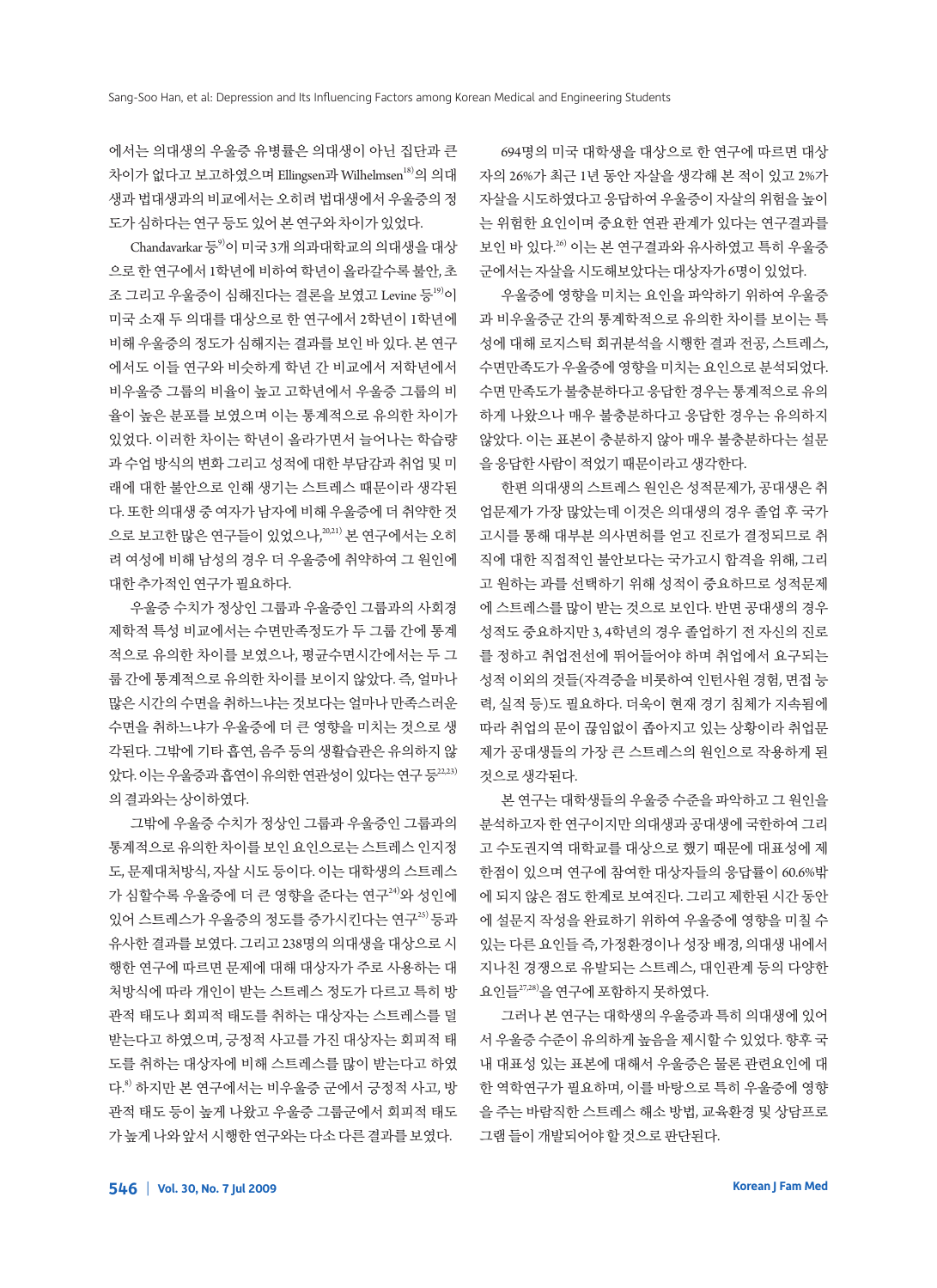## 요약

연구배경: 우울증은 고혈압이나 당뇨 등과 같은 만성질환들 과 마찬가지로 사회적, 신체적 장애를 일으키는 질환이다. 본 연구에서는 대학생들이 겪는 우울증 유병수준과 이에 관련된 유발요인을파악하고자하였다.

방법: 2008년 6월 25일부터 28일까지 경기도에 소재한 A대학 과 S대학의 의과대학생과 공과대학생 각각 160명씩, 총 640명 을 무작위로 선정하였다. 전체 대상자 640명 중 설문에 응답한 총 388명(60.6%)에서 응답 내용이 불충분한 28부를 제외한 의 과대학 학생 172명과 공과대학생 188명, 총 360명을 분석 대상 으로하였다. 우울증에대한척도는 Zung Self-Rating Depression Scale을이용하였다.

결과: 대상자의 우울증 평균 점수는 49.2±9.8점이며, 전공에 따라 의대생은 52.4±9.3점, 공대생은 46.3±9.4점으로 의대생이 공대생에 비해 통계적으로 우울증 점수가 유의하게 높았다. 우울증을 보이는 학생은 대상자의 42.8%를 차지하였는데, 공 대생에비하여(34.0%) 의대생에서(52.3%) 우울증유병수준이 유의하게 높았다. 우울증에 영향을 미치는 요인에 대한 로지 스틱 회귀분석 결과, 성별, 학년, 전공, 스트레스, 수면만족도 가 유의한 영향을 미치는 것으로 나타났다. 의대생과 공대생 의 주요 스트레스 원인은 의대생의 경우 성적문제, 공대생은 취업문제였으며, 학업으로 인한 스트레스는 유의한 차이가 없었으나, 스트레스 해소 방법은 두 집단간에 유의한 차이가 있어, 의대생은 술이나 담배로, 공대생은 오락이 가장 많은 스 트레스해소법이었다.

결론: 수도권 대학생들은 우울증을 많이 겪고 있으며, 특히 의대생의우울증유병수준이공대생에비해높았다.

중심단어: 대학생; 의과대학생; 우울증; 스트레스; Zung Self-Rating Depression Scale

#### **REFERENCES**

- 1. Min SK. Mordern psychiatry. 5th ed. Seoul: Iljogak; 2006.
- 2. Shin OH. 2002 Health insurance review and evaluation statistical yearbook. Seoul: Health Insurance Review Agency; 2003.
- 3. Lee JY, Kim CY. 2006 national health insurance statistical yearbook. Seoul: National Health Insurance Corporation; 2007.
- 4. Dahlin M, Joneborg N, Runeson B. Stress and depression

among medical students: a cross-sectional study. Med Educ 2005;39:594-604.

- 5. Bjorksten O, Sutherland S, Miller C, Stewart T. Identification of medical student problems and comparison with those of other students. J Med Educ 1983;58:759-67.
- 6. Ham BJ. Urinara uigwadaehaksaeng jeongsingeongang siltaewa gak daehakui gwanrihyeonhwang. 21th The Korean Society of Medical Education Conference; 2007 May 31-Jun 2; Pusan, Korea. Seoul: The Korean Society of Medical Education; 2007.
- 7. Koop CE. A general and primary solution for American health care problems. Acad Med 1993;68:46-7.
- 8. Supe AN. A study of stress in medical students at Seth G.S. Medical College. J Postgrad Med 1998;44:1-6.
- 9. Chandavarkar U, Azzam A, Mathews CA. Anxiety symptoms and perceived performance in medical students. Depress Anxiety 2007;24:103-11.
- 10. Bowling A. Measuring health: a review of quality of life measurement scales. 2nd ed. Philadelphia (PA): Open University Press; 1997.
- 11. Shin HC, Kim CH, Park YW, Cho BL, Song SW, Yun YH, et al. Validity of zung's self-rating depression scale: detection of depression in primary care. J Korean Acad Fam Med 2000;21:1317-30.
- 12. Coles C. Medicine and stress. Med Educ 1994;28:3-4.
- 13. Guthrie EA, Black D, Shaw CM, Hamilton J, Creed FH, Tomenson B. Embarking upon a medical career: psychological morbidity in first year medical students. Med Educ 1995;29:337-41.
- 14. Niemi PM, Vainiomaki PT. Medical students' distress: quality, continuity and gender differences during a six-year medical programme. Med Teach 2006;28:136-41.
- 15. Lee YH, Song JY. A study of the reliability and the validity of the BDI, SDS, and MMPI-D Scales. Korean J Clin Psychol 1991;10:90-113.
- 16. Kim DH, Kim JB. Screening for depression in primary care. J Korean Acad Fam Med 2006;27:163-9.
- 17. Radcliffe C, Lester H. Perceived stress during undergraduate medical training: a qualitative study. Med Educ 2003;37:32-8.
- 18. Ellingsen AE, Wilhelmsen I. Disease anxiety among medical students and law students. Tidsskr Nor Laegeforen 2002;122:785-7.
- 19. Levine RE, Litwins SD, Frye AW. An evaluation of depressed